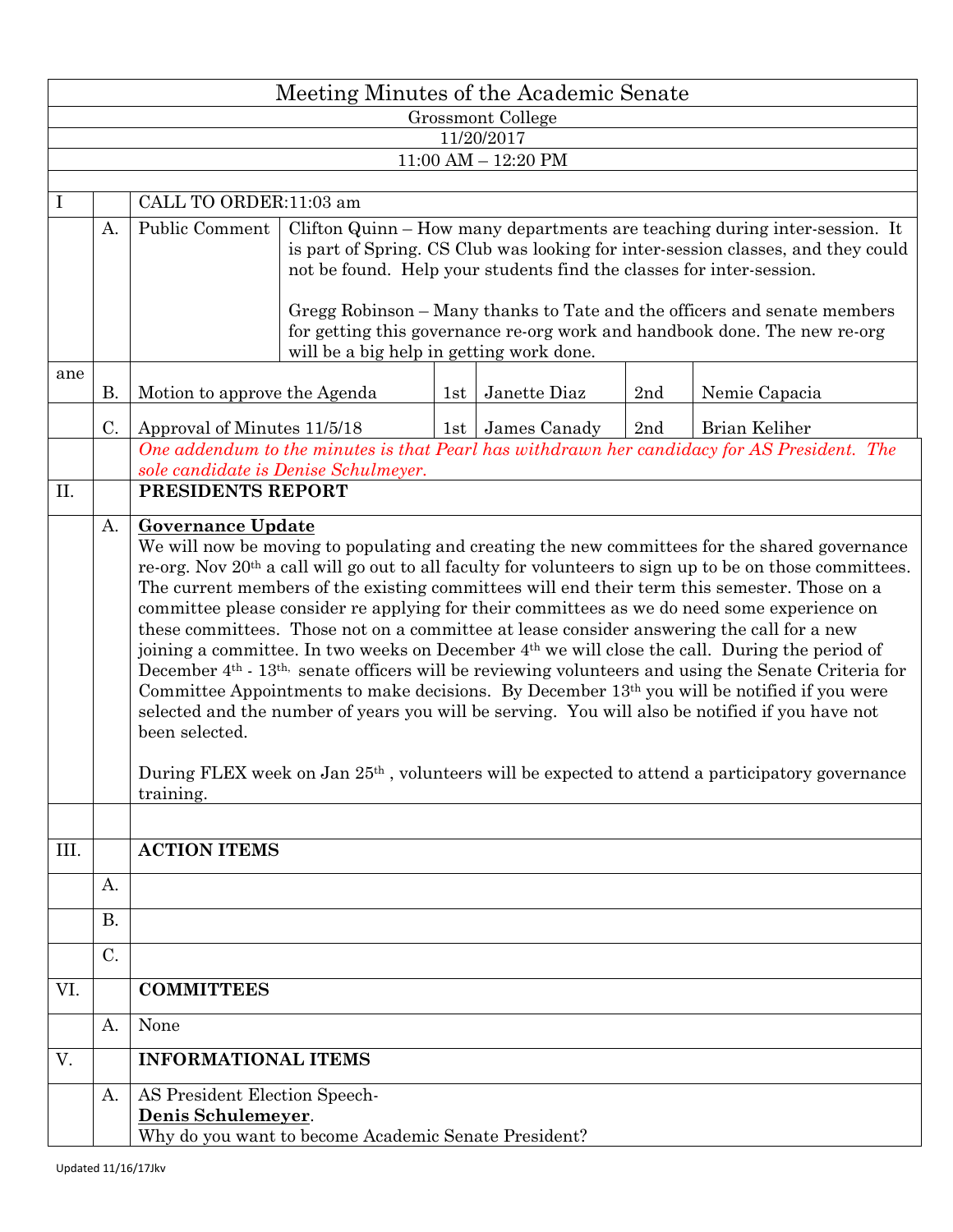|           | When Denise was the chair professional development she loved being involved in all the<br>departments and attending all of the meetings. As Academic President she would love to be<br>involved in all the college and district discussions, uphold the 10+1, and to serve the senate. She<br>sees her role as helping the administration to do the work that faculty need to be able to serve<br>their students effectively.                                                                                 |  |  |  |  |  |
|-----------|---------------------------------------------------------------------------------------------------------------------------------------------------------------------------------------------------------------------------------------------------------------------------------------------------------------------------------------------------------------------------------------------------------------------------------------------------------------------------------------------------------------|--|--|--|--|--|
| <b>B.</b> | Equity and the 10 + 1 - Lida Rafer Pearl Lopez, Shawn Hicks                                                                                                                                                                                                                                                                                                                                                                                                                                                   |  |  |  |  |  |
|           | There is rich context and support for doing equity work. The vision of equity is exciting as it sets<br>a tone across the state.                                                                                                                                                                                                                                                                                                                                                                              |  |  |  |  |  |
|           | Lida Raferty told her story of why she is so passionate about Equity for many groups (ie<br>Undocumented Students, LGBT community, and refugees)                                                                                                                                                                                                                                                                                                                                                              |  |  |  |  |  |
|           | <b>Pearl Lopez</b> grew up in poverty and was a first generation college graduated from Grossmont<br>College. She saw many of the inequities that were happening in the education field and made it<br>her mission to help fix issues.                                                                                                                                                                                                                                                                        |  |  |  |  |  |
|           | <b>Shawn Hicks</b> saw discrimination growing up and in the education arena and decided it was<br>important to do this work.                                                                                                                                                                                                                                                                                                                                                                                  |  |  |  |  |  |
|           | With their backgrounds they are on the student success and equity committee, and they shared<br>their goals and belief. See slide. Equity is not about equal treatment of all students. It is about<br>achieving equal outcomes. Building equity in education shifts the focus of responsibility for<br>academic achievement. Students must do their part - but we must also take responsibility for<br>students' successes and failures.                                                                     |  |  |  |  |  |
|           | Interactive groups talking about: What you do as faculty?<br>Volunteers for sharing – to facilitate learning at all levels, advocate for our students. Guiding<br>students through learning. There is a bit of a parental role that exists. Guiding them on why<br>they are taking the classes they are taking and why they are important. Creating a safe<br>environment of learning.                                                                                                                        |  |  |  |  |  |
|           | We recognize that students come in with inequities and that it is important to serve each student<br>according to their needs and not just as equal students. Identifying with students and<br>understanding where they are coming from - expectation they have had from teachers, parents<br>and peers - being comfortable in their identity to ask for help when needed. These are all factors<br>we can pay attention to that allow us to individualize learning for each student.                         |  |  |  |  |  |
|           | Knowing these are some of the issues that students are facing, how it effects them in the<br>classroom. How are we as educator advocating for our students?                                                                                                                                                                                                                                                                                                                                                   |  |  |  |  |  |
|           | Interactive groups talking about: What kinds of support can you provide to promote<br>equity? When in rehearsals, tell them to bring siblings that might otherwise miss the<br>performance. Being flexible with some of the students obstacles to attend class. Recognizing that<br>students' home responsibilities are important and that they need the flexibility to accommodate<br>them. Late work and/or failing a class. There is a way to make up the work and have other<br>opportunities to succeed. |  |  |  |  |  |
|           | This conversation and a more direct focus on the role the Academic Senate can play in promoting<br>equity in the areas of the $10+1$ will continue in the next meeting of the Academic Senate.                                                                                                                                                                                                                                                                                                                |  |  |  |  |  |
| C.        |                                                                                                                                                                                                                                                                                                                                                                                                                                                                                                               |  |  |  |  |  |
|           |                                                                                                                                                                                                                                                                                                                                                                                                                                                                                                               |  |  |  |  |  |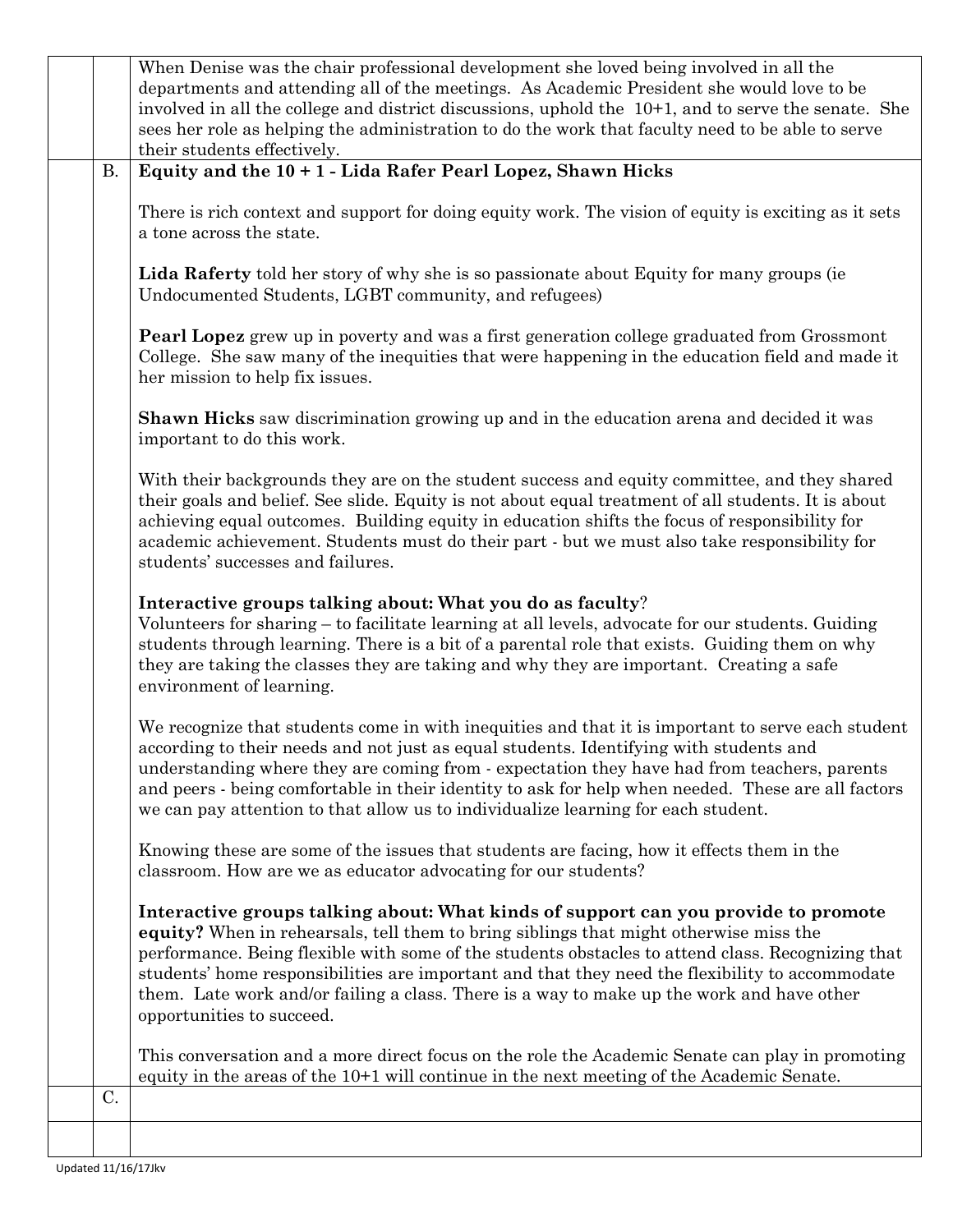| Meeting Adjourned | $12:21$ pm       |
|-------------------|------------------|
| Next Meeting      | December 3, 2018 |